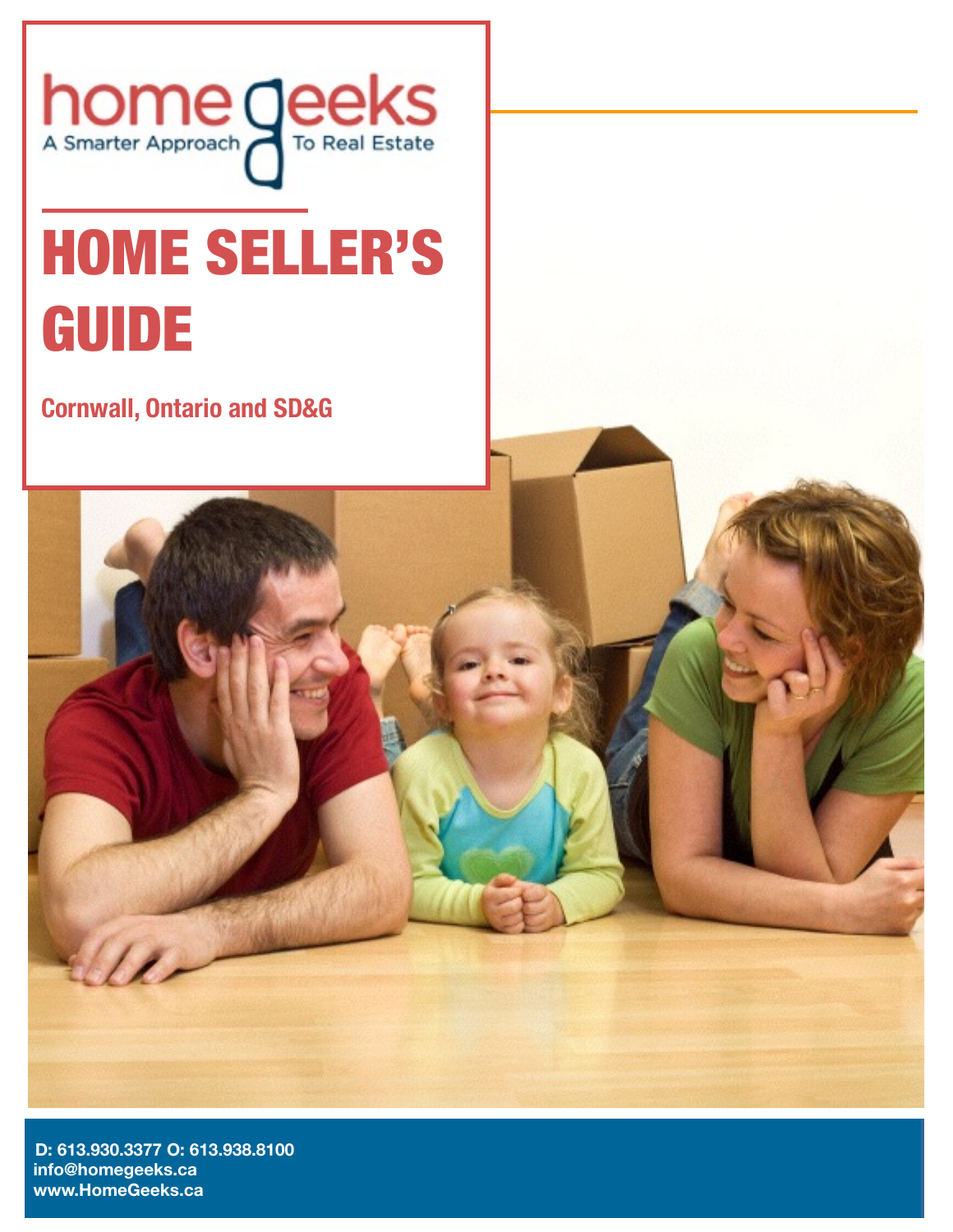## HOME SELLING GUIDE A GUIDE TO THE HOME SELLING PROCESS

Welcome!

Are you considering selling your home or curious about the value of your home?

This guide is intended to help you get ready and understand the selling process so you can make the best choices for you and your family.

Our experience is that many home owners think all REALTORS® do the same thing. If you have talked to more than one REALTOR® then you probably have a similar perception.

With the HomeGeeks, it's not about just what we do that is different...**it's also how well we do it**. We use innovative strategies that are proven to sell your home for **more than** anyone else.

Over the next several pages we will outline several specific skills, strategies, and actions that enable us to achieve these results. Read on, or for a personal conversation about your specific situation, give us a call at 1.613.938.8100

Penny Rudderham

**[INSERT YOUR EMAIL ADDRESS] info@homegeeks.ca [INSERT WEBSITE ADDRESS] [www.HomeGeeks.ca](http://www.HomeGeeks.ca)D: 613.930.3377 O: 613.938.8100** 

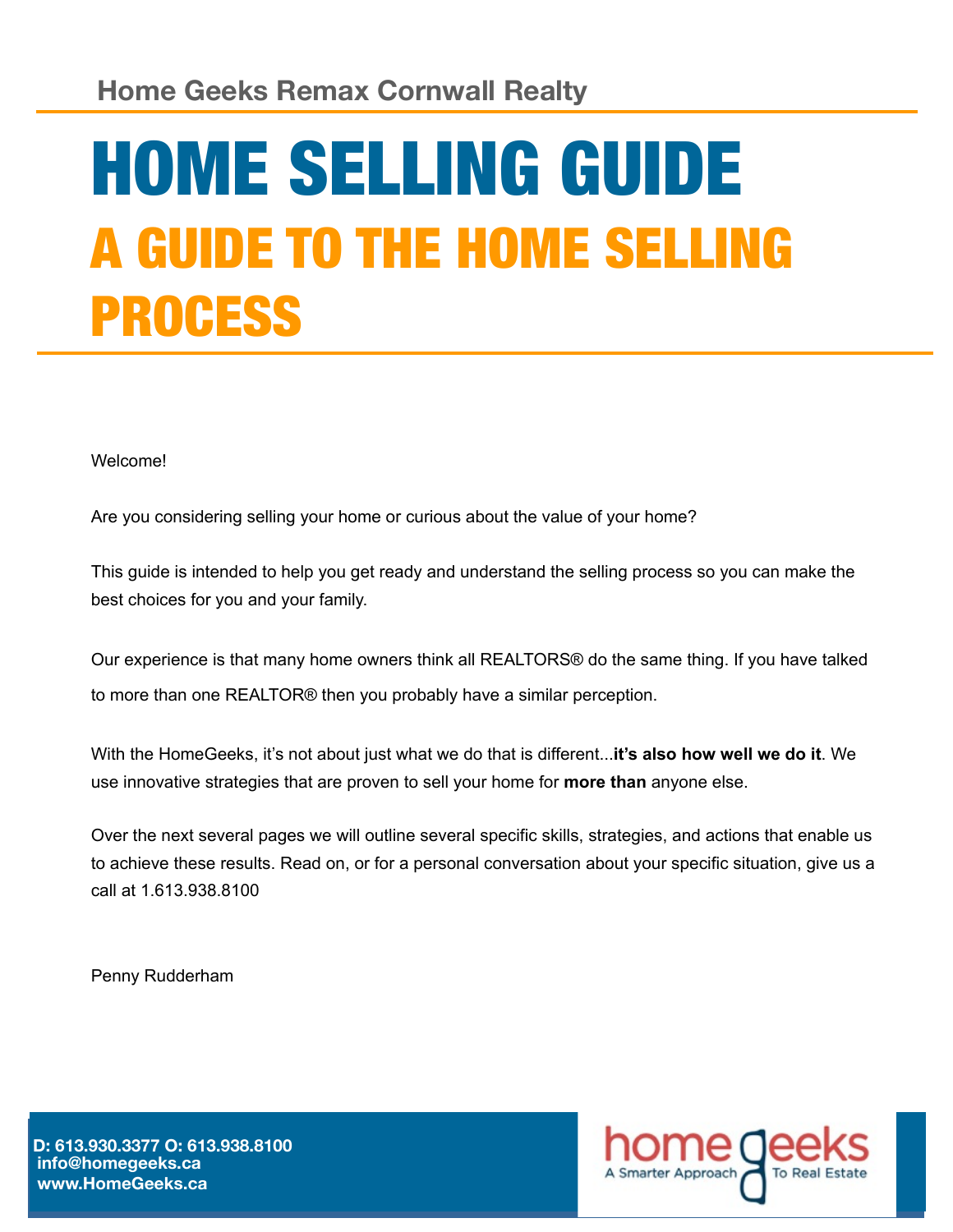#### **Home Geeks Remax Cornwall Realty**

## Preparation Is Key to Sell Your Home

Just as first impressions are important for people, they can be make or break for a home. When potential buyers walk into your house, they will start to evaluate everything they see. Their impression will ultimately determine how much they're willing to offer on the property... or even if they'll be interested in buying it at all.

Therefore, in order to get you the most money possible for your home, we the HomeGeeks put a ton of care into its **preparation** before we put it on the market. Quality preparation that will leave buyers with the best impression of your house involves three elements:



**[INSERT YOUR EMAIL ADDRESS] info@homegeeks.ca [INSERT WEBSITE ADDRESS] [www.HomeGeeks.ca](http://www.HomeGeeks.ca) D: 613.930.3377 O: 613.938.8100**

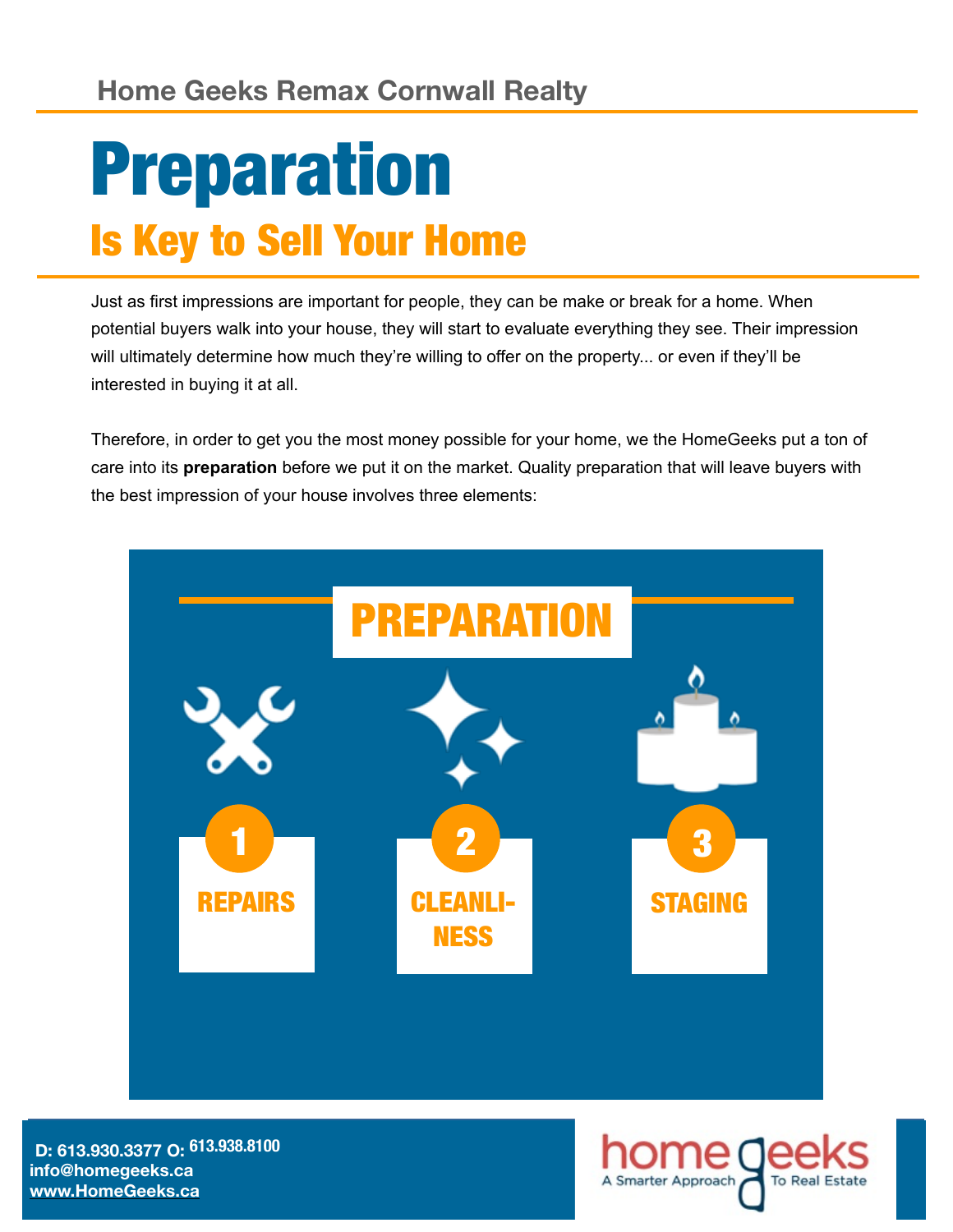# 3 Elements

### Of Home Sale Preparation

#### *1. Repairs*

There are several reasons to complete repairs on your home before you put it on the market. Ultimately, buyers will **pay more** for a home to avoid the work of fixing it, and they will **pay faster**.

Moreover, any money you invest into repairs before you list — when you have time to price-shop and to use a little bit of elbow grease — will be far less than the quote from the home inspector or the concessions for which buyers will ask.

The good news is that most repairs are merely cosmetic and fairly inexpensive. Think of the things on your to-do list: that leaky faucet and the cracked bathroom tile were bothering you when you lived in the house, and they're going to bother the new owners too.

#### *2. Cleanliness*

You wouldn't want your mother to come over when your house was dirty, would you? And you're not even trying to get her to shell out thousands of dollars for the place!

Buyers are easily distracted, and they will tend to focus on the negatives instead of the positives of each home they tour. Each dish left in the sink or dust bunny in the corner is going to detract from the **perceived value** of your home, which means a lower offer amount and more time on the market for you.

#### *3. Staging*

According to a recent study by the National Association of REALTORS®, 96% of buyer agents reported that **staging had some effect on their clients' view of homes**. They said that staging made it easier for their clients to visualize the properties as a future home and that they were more likely to overlook property faults.

And these effects turned into cash for sellers just like you. The survey revealed that 52% of buyer clients were willing to offer more on a staged home than a similar home that was not staged — as much as **20% more than asking price!**

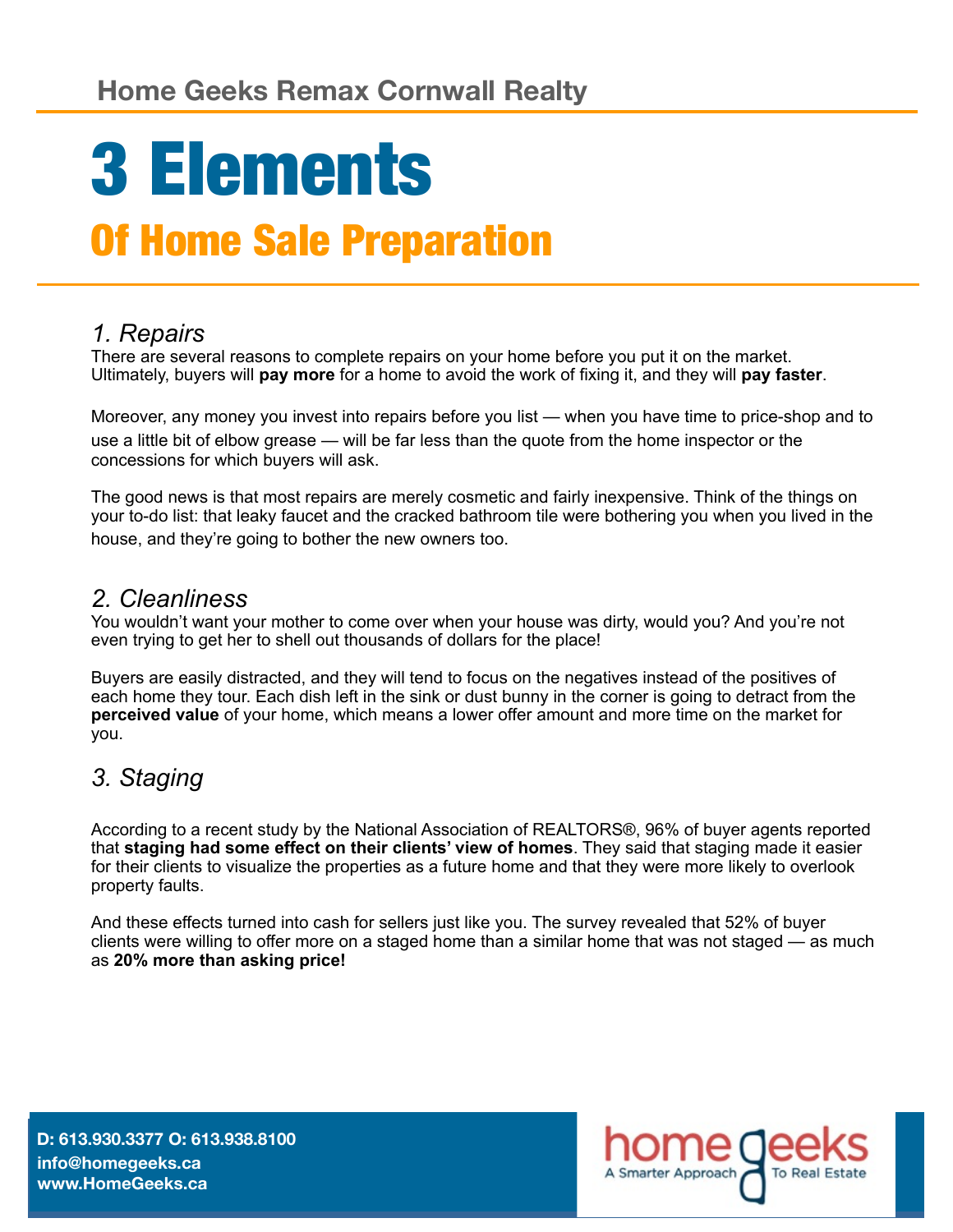#### **3 Elements of Home Sale Preparation (continued from previous page)**

But a picture is worth a thousand statistics. Take a look at the images below. Which home gives **you** a better first impression?



Trick question! This is the same home! The picture on the left was taken from the MLS listing of a property that expired on the market. On the next go-around, the listing was staged and new, professional grade photo was taken… and **the home sold over asking price.** 

**[INSERT YOUR EMAIL ADDRESS] info@homegeeks.ca [INSERT WEBSITE ADDRESS] [www.HomeGeeks.ca](http://www.HomeGeeks.ca)D:613.930.3377 O: 613.938.8100** 

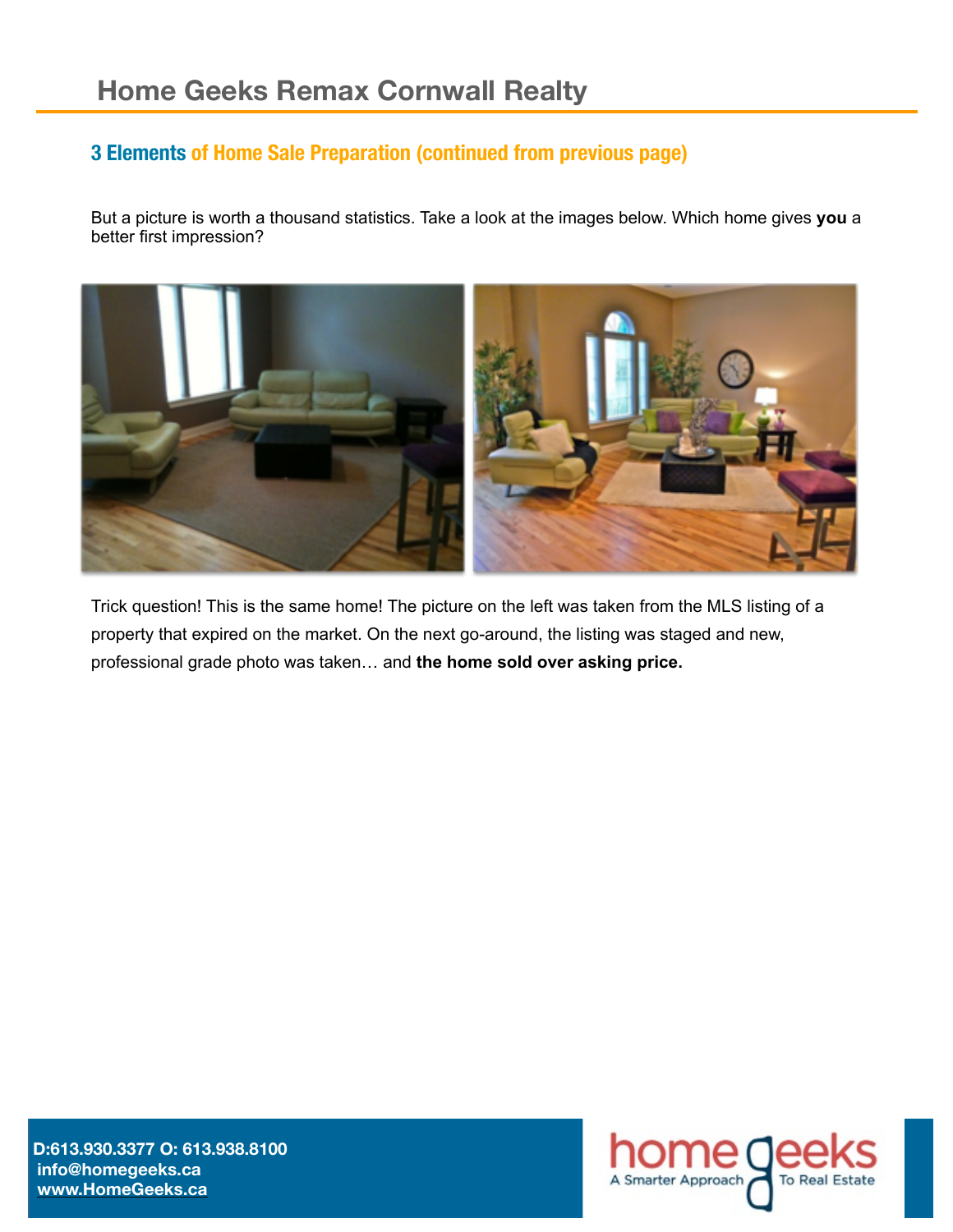### Pricing Your Home To Sell It Fast & For More Money

You may have heard that there's not much quality housing inventory in the Cornwall area right now, which means that prices for homes have gone up across the board. This is great news for you as a home seller! The **timing is perfect** for you to get the most return on your investment into your home.

But even in today's market, there are still homes that sit, waiting for an offer, for months and months. This time spent on MLS means that you're still making your mortgage payments and you're still not getting equity out from your home.

Perhaps even worse is what buyers and buyer agents think about homes that have been on the market too long. Remember how important first impressions are? The first impression a buyer gets about a home that has been listed for a long time in this hot market is this:

#### **"Something must be wrong with that home."**

That thought will scare away many buyers, and it'll prompt the ones who remain interested to try to lowball you.

But why are those homes still on the market in the first place? It's because they are often priced "out of the market." Take a look at the graph on the next page to see what we mean.

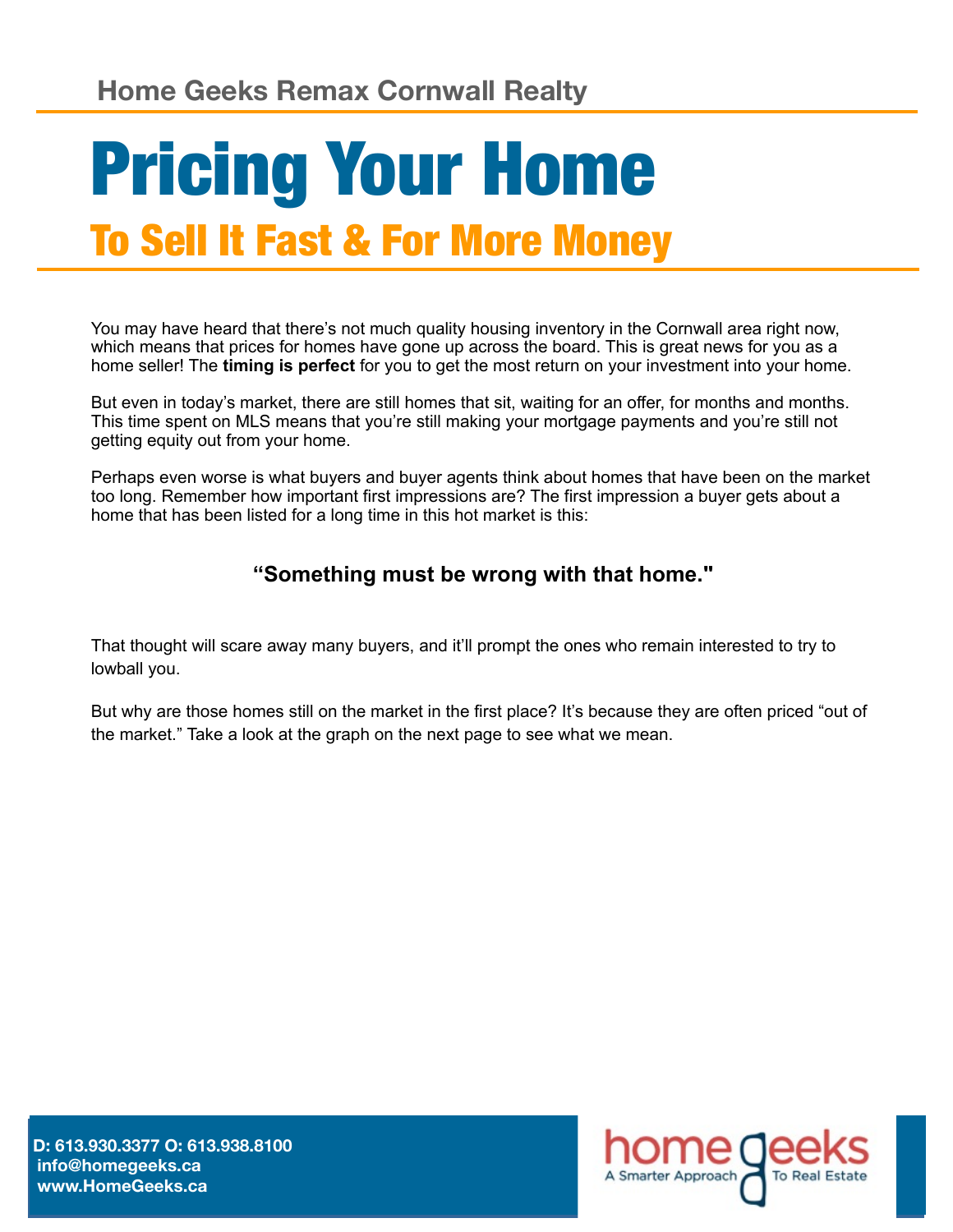

The intersection of the two axes — price and preparation — represents homes "in the market." These are properties that are priced competitively and prepared nicely, and these are the homes that will net the most money for their sellers.

As you move farther away from the intersection, the homes become too pricey and in too much disrepair. These homes show poorly and are basically guaranteed not to sell.

The curve in the middle of this graph contains homes in what the HomeGeeks call "Limbo Land." Homes in Limbo Land are priced just over their market worth, or they are not adequately prepared to show. These properties are the ones that will stay on the market for months and ultimately sell for way under asking price.

Sound complicated? The good news is that the HomeGeeks have a specific strategy to avoid the dreaded Limbo Land and keep your home in the market.

**[ D:613.930.3377 O: 613.938.8100 [INSERT YOUR EMAIL ADDRESS] info@homegeeks.ca**  [www.HomeGeeks.ca](http://www.HomeGeeks.ca)

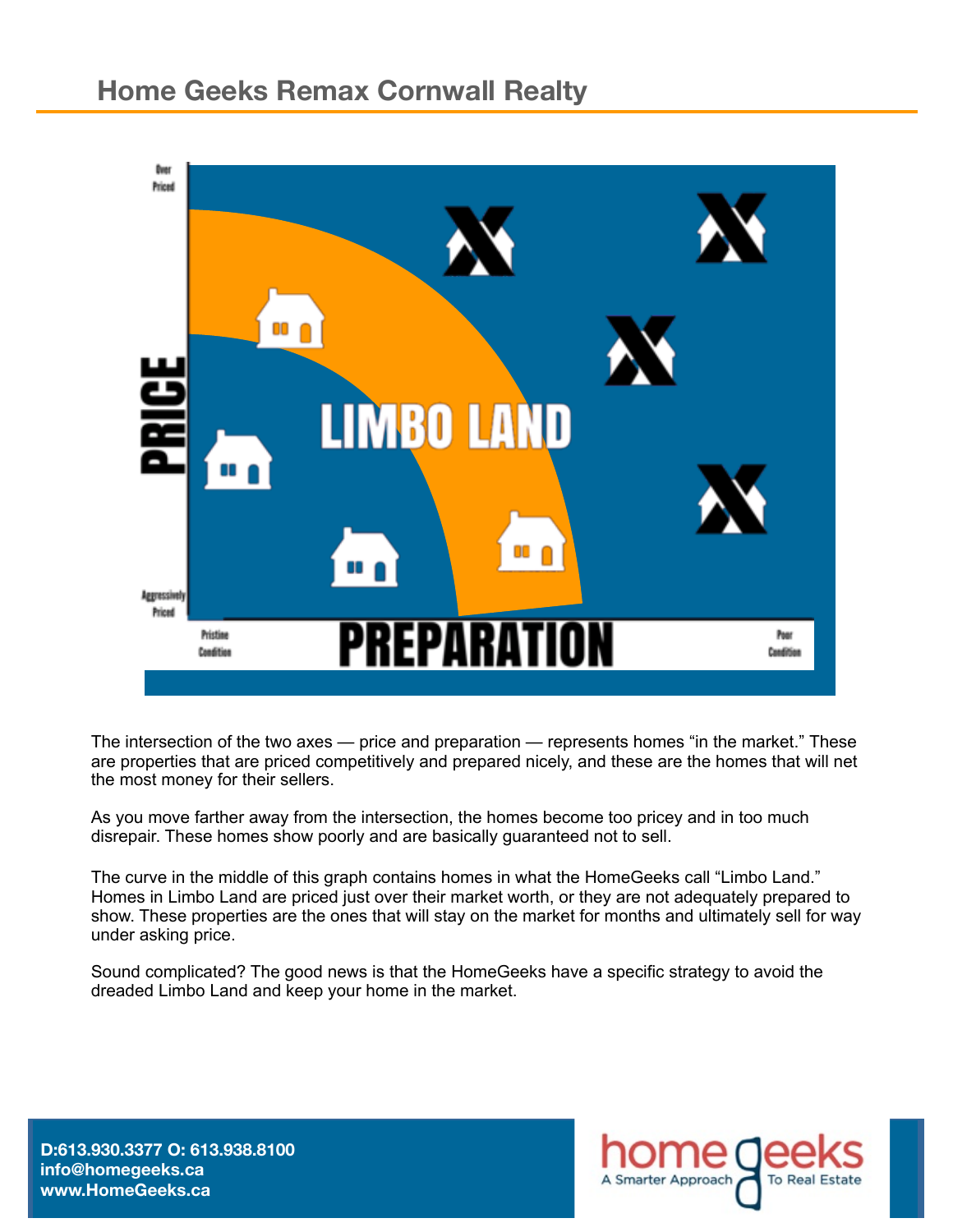### Promotion Marketing Your Home to Sell

In the "old days," real estate agents marketing their sellers' properties would simply put a sign in the yard, put a listing in the MLS, and pray that it sold. Even today, there are a lot of real estate professionals who think syndicating listings to portals is a job well done.

And that might actually be enough to sell your home in today's hot market. But if that's all an agent does to market your home to potential buyers, then they're not fulfilling their fiduciary responsibility to you: to get you the **most money possible for your home**.

You see, you have a distinct advantage in wanting to sell your home right now: there isn't much inventory, but there are a ton of buyers. A smart agent will use this classic example of supply and demand to create an auction environment for your home.

Getting multiple offers on your home will allow you to choose the best one for you, the one that has the right price, the right timeline, and the right conditions. This isn't possible if your agent convinces you to sell the home before it's even officially listed!

The key to creating an auction environment is **promotion**. We have to get your home in front of the people most likely to purchase it.

The HomeGeeks, have a two-part promotion process for each of our listings. The first part is what we call our "pre-launch" sequence, and the second is "post-listing" marketing.

The pre-launch activities use the latest technologies and our marketing know-how to seed the marketplace, optimize for SEO (search engine optimization), and position your home for the best possible impression right out of the gate. For example, we run targeted Facebook advertisements for your home and create Youtube videos to showcase it's best features.

Our post-listing activities are designed to keep your home top of mind with potential buyers. We use our national network of agents to promote your home to people wanting to move to the area, and we pen compelling marketing narratives to help buyers envision living in your home. We continue to run Facebook ads and use other social media to get your home in front of the people who want to buy it.

In 2014, almost half of all home buyers found the home they ended up purchasing on the internet, and that percentage is only going to grow. If you'd like more details on how we use online marketing to sell your home for as much money as possible, then please give us a call at [phone].